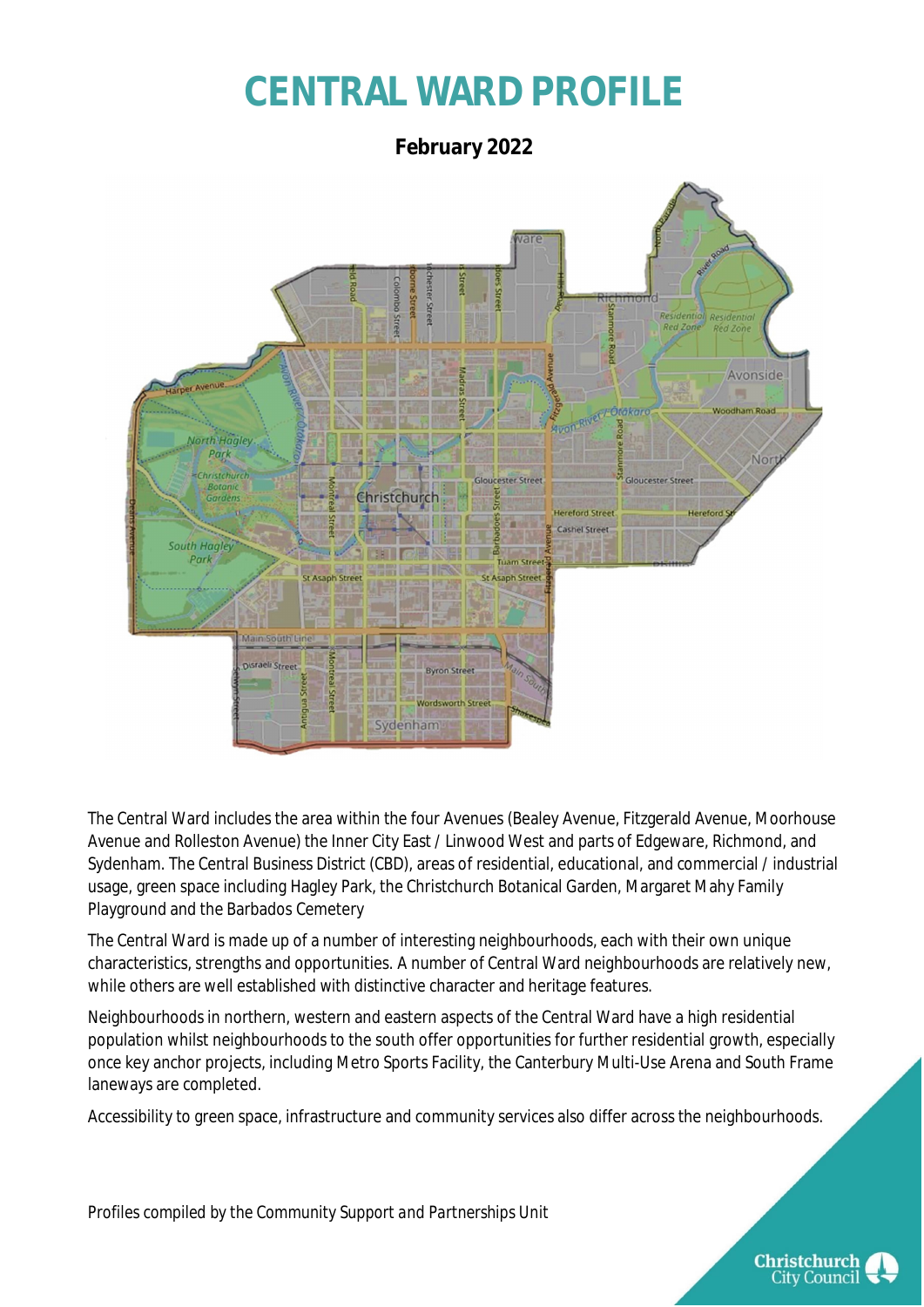### **Facts and figures**

**Demographic Summary (2018 Census Data)**

### **Population**

The population within the Central Ward boundary is: **23,679**





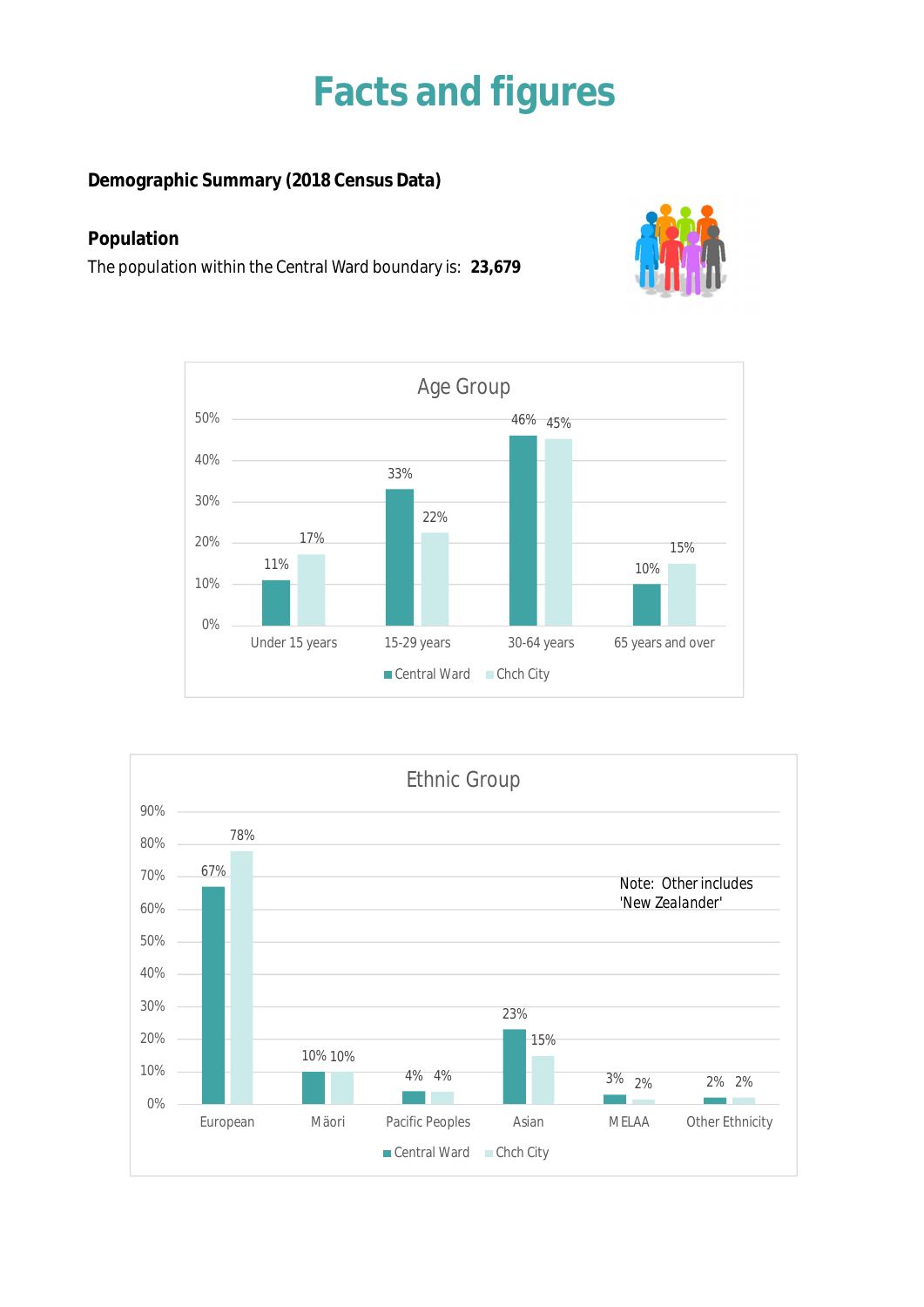

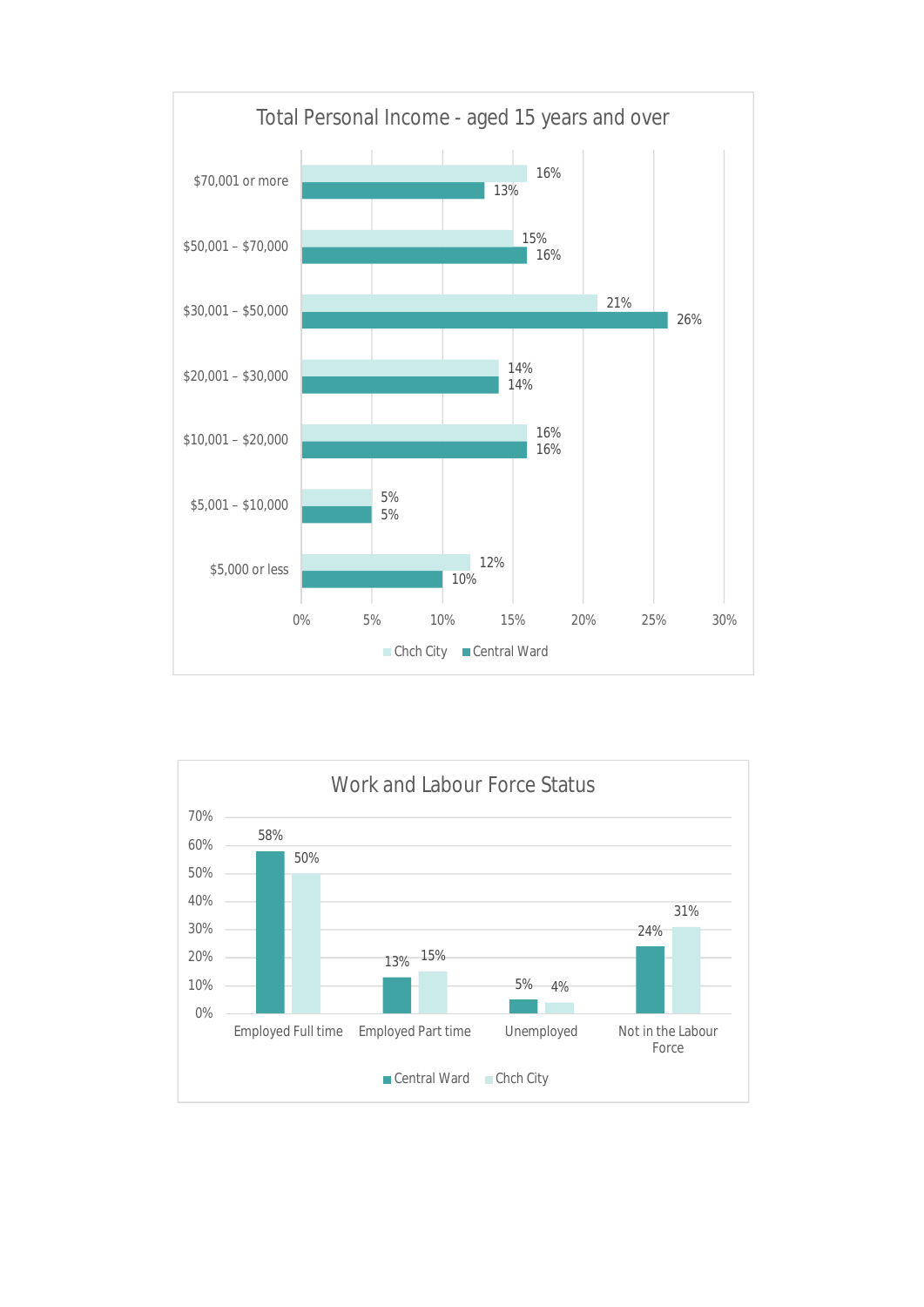





**Number of Occupied Private Dwellings:** 10,530

### **Facilities and Amenities**

- 1 Council library: Tūranga (Central Library)
- 1 Council service centre: Civic offices
- 11 Council-owned social housing complexes with 284 units
- 8 shopping centres: Central City shopping precinct, South City Mall, Colombo-Beaumont, Linwood Village, Richmond, Sydenham South, Sydenham and The Colombo.
- 10 schools: 4 primary, 4 secondary, 1 Composite 1 special
- 2 public hospitals: Christchurch, Christchurch Women's
- 2 private hospitals: Southern Cross, Forté Health
- Ara Institute (formerly known as CPIT- Christchurch Polytechnic Institute of Technology).
- 1 Marae: Rehua
- Approximately 6,900 businesses employing 55,000 people (2018)
- Multiple major sport and recreation amenities: Hagley Park and Oval, Botanic Gardens, Victoria Square, Cathedral Square, Margaret Mahy Family Playground, Washington Way Skate Park, Metro Sports Facility (planned opening 2022).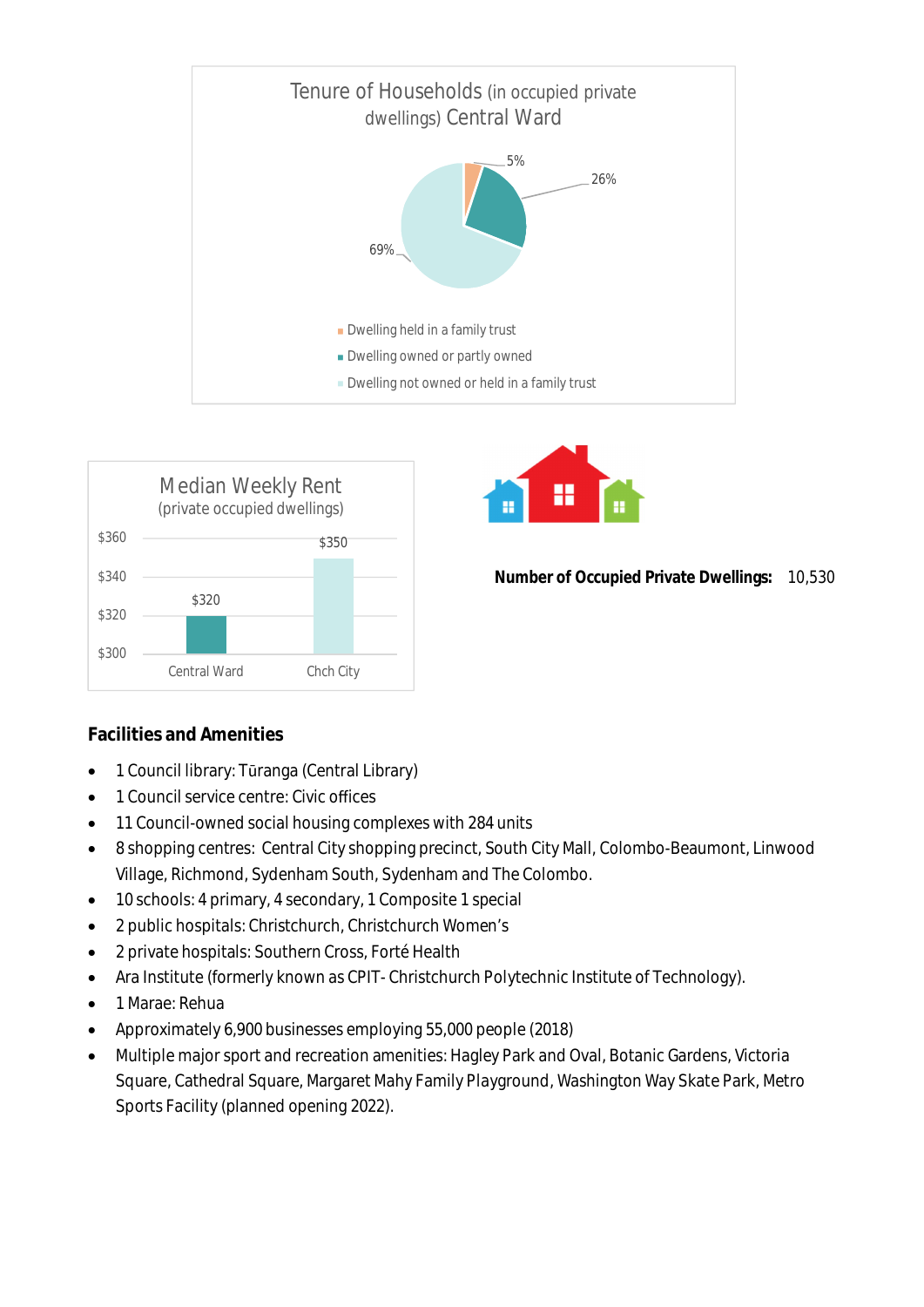# **NZ Deprivation Index**

The aim of the NZ deprivation index research programme is to develop indexes of socioeconomic deprivation for New Zealand, to support and inform:

- Application in funding formulas
- Research in especially health and other social services. For example, in the health sector, many researchers use the indexes to describe the relationship between socioeconomic deprivation and health outcomes
- Community groups and community-based service providers to describe the populations they serve, and to advocate for extra resources for community-based services.

The nine variables included in the 2018 deprivation index are as follows:

- People aged 18-64 receiving a means tested benefit
- People living in households with equivalised income below an income threshold
- People with no access to the Internet at home
- People aged 18-64 without any qualifications
- People aged <65 living in a single parent family
- People not living in own home
- People living in household with equivalised bedroom occupancy threshold
- People aged 18-64 unemployed
- People living in dwellings that are always damp and/or always have mould greater than A4 size.

**The scale of deprivation ranges from 1 to 10: 1** represents the areas with the **least** deprived scores. **10** represents the areas with the **most** deprived scores.



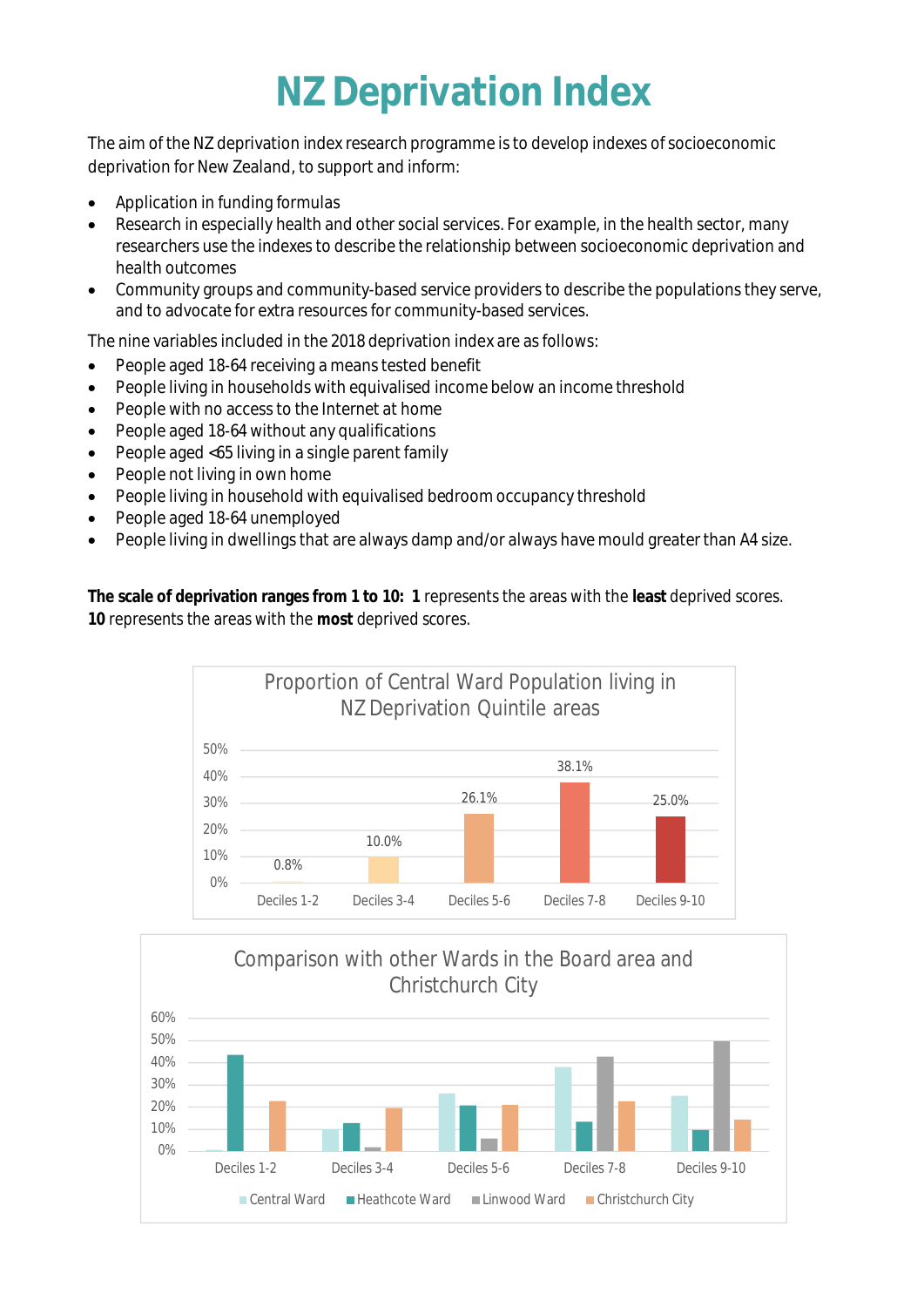

The current population of the Central Ward is 23,679 with 10,530 occupied private dwellings. Home ownership is low with 69 percent of residents not owning their own home, 5 percent with homes in a family trust, leaving 26 percent of homes owned or partly owned.

The medium weekly rent for a property in the Central Ward is \$320.

The Central Ward is a patchwork of both high and low deprivation areas, with neighborhoods to the east of the city generally showing greater deprivation. Parts of Richmond South and the Inner City East / Linwood West neighborhoods are considered the most deprived with a deprivation index level of 9-10. Both neighborhoods have a number of social housing complexes, Council owned and Kainga Ora (previously Housing NZ).

The highest proportion of the ward are at a 5-6 deprivation level with small pockets of 3-4 mostly in the northern inner city neighborhoods.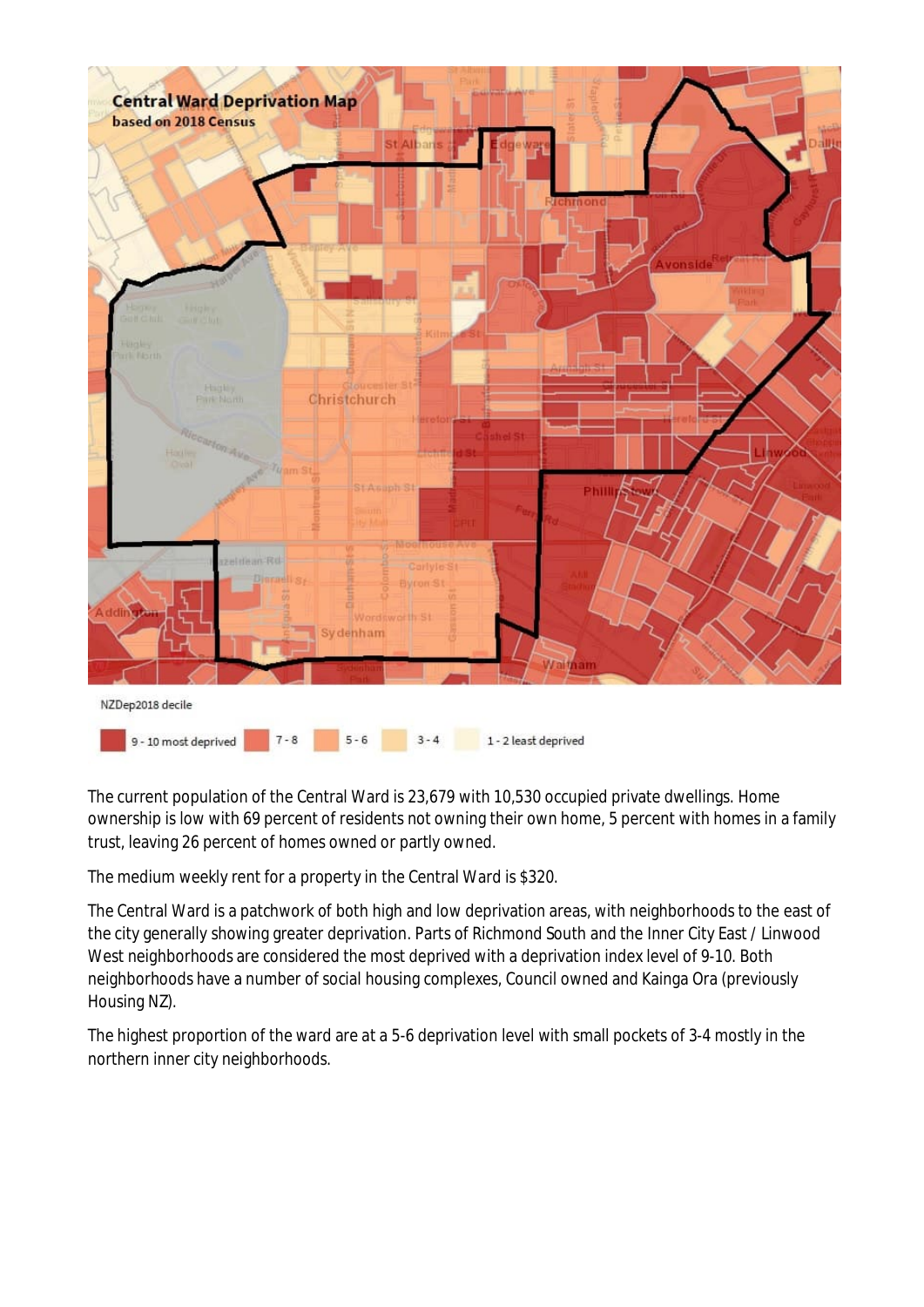## **Community Infrastructure**





The Central Ward is a hive of activity for community groups and social service providers. It is home to many groups and organisations that deliver services to the wider Christchurch region and a stock take needs to be done to produce an accurate picture of these. For the purposes of this profile, Community Development / Support Organisations are those delivering services within the Central Ward and within their local central city communities. The current active organisations sit within the eastern suburbs of the ward.

Resident Associations play a key role in supporting communities throughout the Central Ward and are active in most neighborhoods.

Hagley Park is home to a number of sports groups and organisations with many of the regional sports clubs calling it home. There are also a number of recreation and leisure activities on offer across the Central Ward that cater to locals, tourist and residents from across the wider city.

There are a number of faith-based organisations in the Central Ward all delivering different levels of service to the community. Some are connected to schools, while others run youth programmes, outreach services, day programmes and activities along with community lunches and food banks.

Tūranga - Christchurch City Library is located in the heart of the central city and is the main public library in Christchurch.

Council owned Community Facilities within the Central Ward range from large buildings like the Town Hall to smaller community venues such as the Sydenham Community Centre. There are also a number of community-owned community facilities that service local communities, sports and recreation groups, faith-based organisations and social service provision. Again without a thorough stock take it is hard to produce an accurate picture of these. For the purposes of this profile the number represents community facilities serving their local geographical community.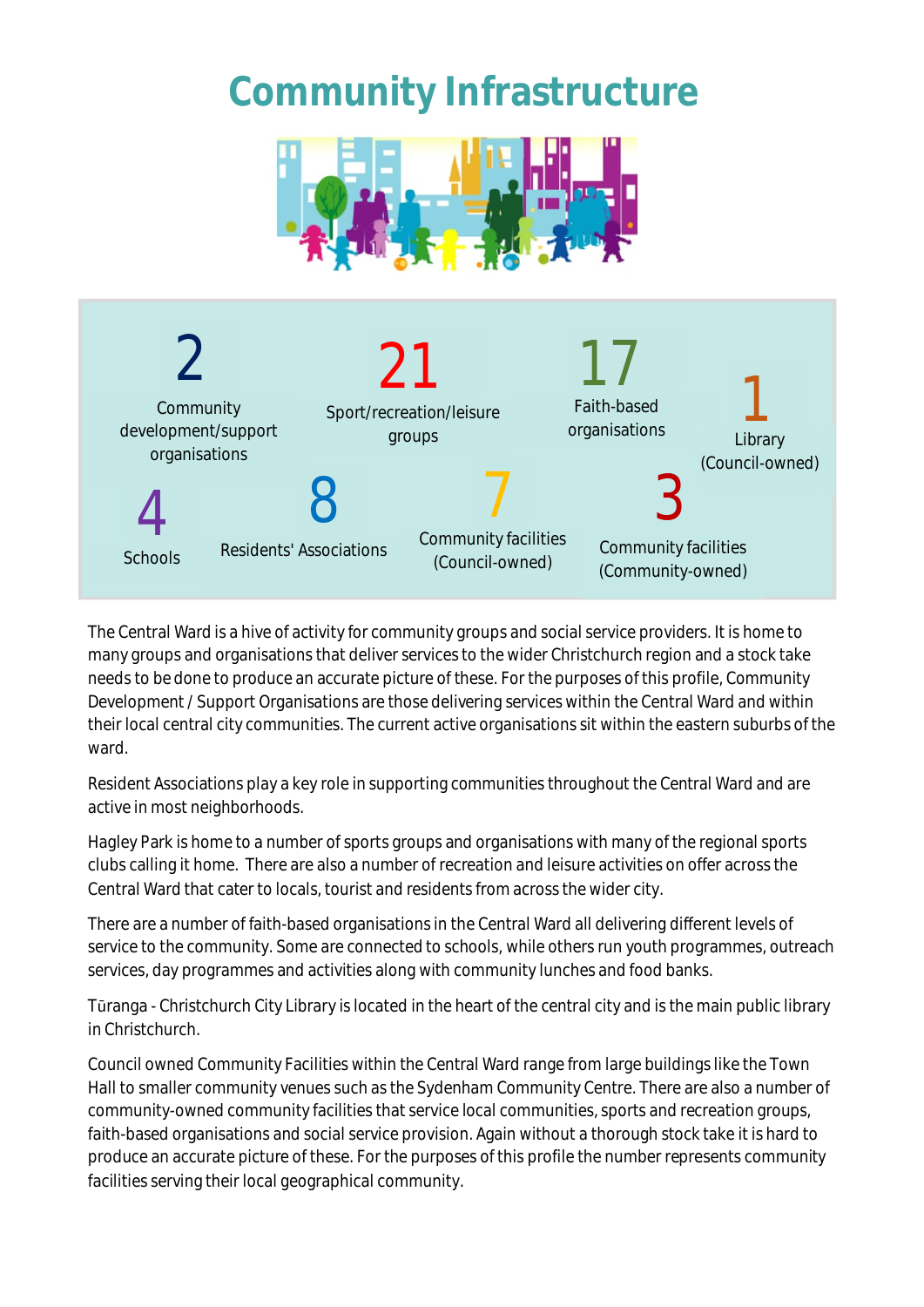# **Community Capacity Map**



Scale:  $1 = Low \t 5 = High$ 

#### **Measures and Indicators**

**Sense of place** - Residents are familiar with their town's (local) history and have an affinity with the place. (4)

**Participation** - Residents support local groups with their money or time. (3.5)

**Leadership** - Leadership is strong and participatory; leaders are accessible. (2.5)

**Connections** - Residents are trusting and inclusive of others. (3)

**Community attitudes** - Residents have a positive attitude towards their community and its future. (3)

**Problem assessment** - Residents communicate to identify problems and take action. (3)

#### **Note:**

The above ratings have been allocated based on a number of factors including:

- Residents' responses to the above indicators in the Christchurch City Council's annual Life in Christchurch Survey.
- The Council's Community Development Adviser's and Community Recreation Adviser's knowledge and experience of working in the local area.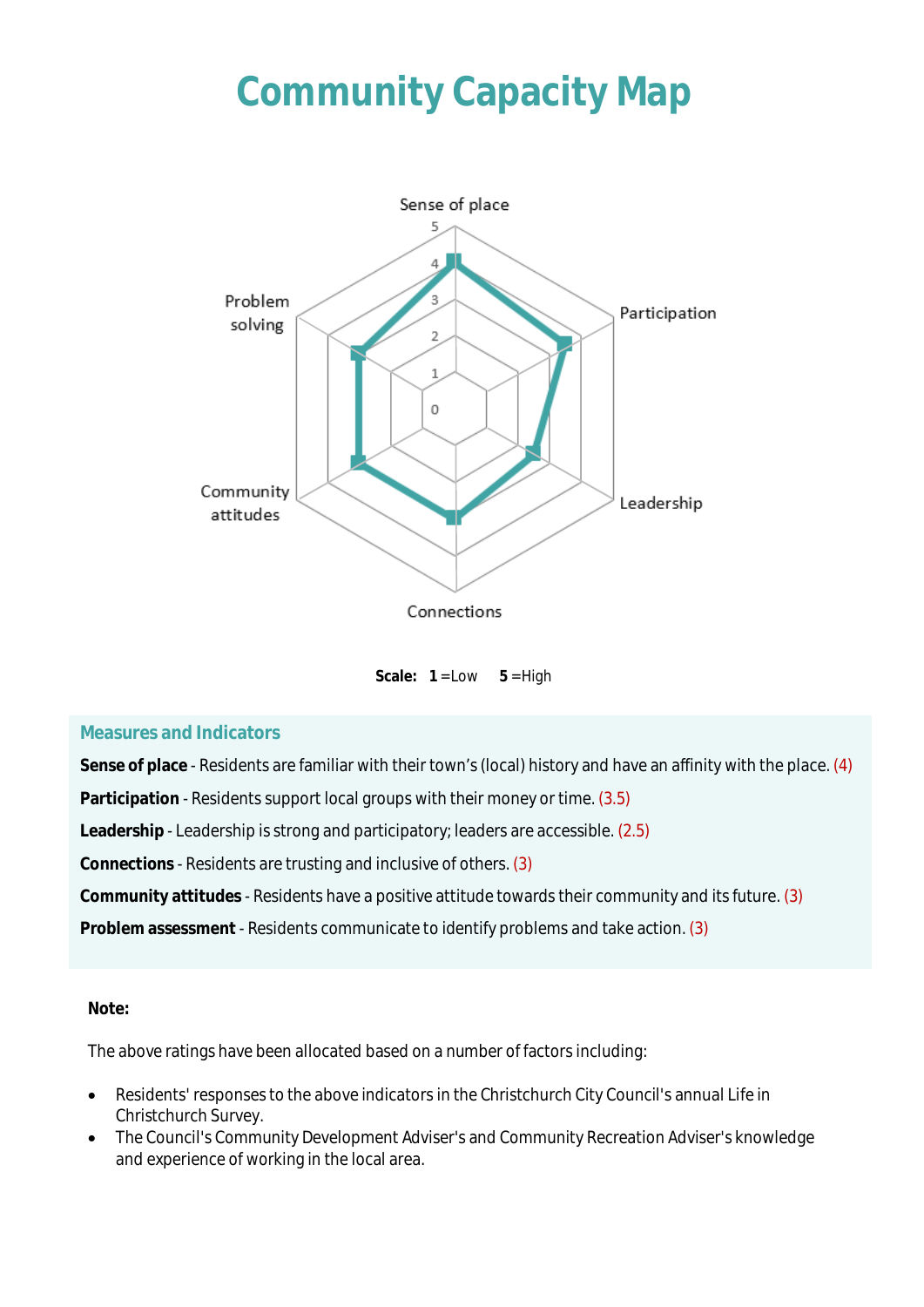## **Community Outcomes**

The Community Outcomes have been developed as part of the Council's Strategic Framework, which provides a big picture view of what the Council is trying to achieve for the community.

The Community Outcomes describe what we aim to achieve for Christchurch. They are:

- Resilient communities
- Liveable city
- Healthy environment
- Prosperous economy

You can view the Council's Strategic Framework and read more about the Community Outcomes here: <https://ccc.govt.nz/the-council/how-the-council-works/20182028-vision/strategic-framework>

The narrative below provides an overview of the area in relation to each of the outcomes.

### **Resilient Communities**

The central city has gone through a significant amount of change in the past ten years. The impacts of the Canterbury Earthquake Sequence are still visible and cannot be forgotten. Many key projects are now completed including the Bus interchange, Tūranga Library, Margret Mahy family Playground, the Christchurch Town Hall, Justice and Emergency Precinct, Te Pae Christchurch Convention Centre, and the Canterbury Earthquake National Memorial.

There are a number still underway; Metro Sports Facility and the Canterbury Multi Use Arena.

Resident and Neighbourhood associations have a strong presence in the Central Ward and enable people to be actively involved in their community life. Council staff work closely with communities to support them to undertake initiatives that make their local area a better place to live. There are strong community social networks across some of the more established neighborhoods while there are opportunities to strengthen others.

The availability of services varies across the Central Ward. While some neighbourhoods have close and accessible services others have further distances to travel.

Active participation in civic life is encouraged with resident and neighborhood associations playing a lead role in this. Opportunities are provided for residents to be involved in decisions that are important to them through regular council led Central Ward resident forums.

Community safety is a priority conversation for many Central Ward neighbourhoods. A cross agency safety meeting with community, government and local government representatives was activated in late 2020 to address safety concerns in the Linwood Village. The challenges faced in Linwood village are not dissimilar to that of Richmond Village and the Central City with anti-social behaviors intimidating others. The group while in its inception is working to develop a collaborative model that will enable better responses to issues as they arise.

Groups and organisations across the Central Ward continue to celebrate their identity through arts, culture, heritage, sport and recreation. The Central City hosts a number of larger events that attract people from across the city, however at a neighbourhood level, there is a keenness for more localised community events that connect neighbors. Avebury House and the Richmond Community Garden are a hive of activity for community events, education, activities and volunteerism.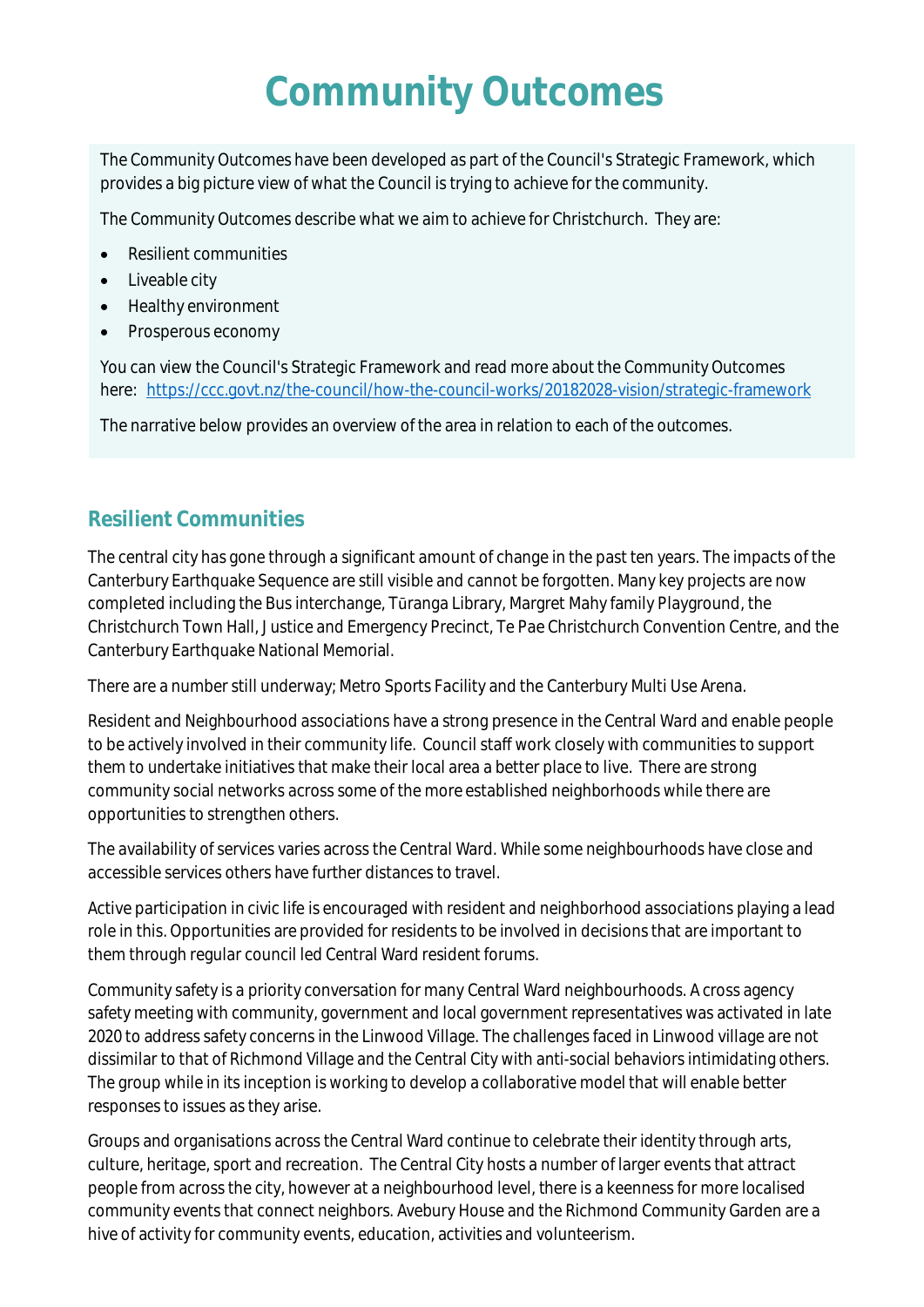The Christchurch Youth Council play a key role in encouraging youth voice and youth engagement in the city, and have developed a Youth Audit tool which is available for organisations to make use of. In February Council agreed to fund a number of these Audits from within the Community Partnerships budget.

### **Liveable City**

The Central City Action Plan (CCAP) was prepared in 2018 as a three-year plan to increase the momentum of Central City regeneration and reconnect city residents with what the Central City has to offer. With three key themes; Amenity and Activation *Light up the city*, Growth *Unlock prosperity* and People *Relentlessly pursue residents and visitors* it is a guiding document for the activity now happening centrally.

The CCAP focuses on the areas within the four Avenues. The Central City Residential Programme - Project 8011 sits under the people theme of the CCAP and has a ten year focus. The overall aspiration of this programme is to achieve a Central City population of 20,000 people by the end of 2028, with a focus on encouraging longer term residents, both renters and owner occupiers. Attracting longer term residents into the central city is essential to build strong communities and to provide consistent year-round support for Central City businesses and facilities.

Increasing the Central City Population is an important component of a vibrant Central City. More residents provide Central City businesses with a larger local customer base. In particular this is critical to supporting businesses in the winter and shoulder seasons when there are fewer visitors to the Central City.

To reach the aspirations of 20,000 residents calling the central city home, 600 new homes are required to be built per year. The core infrastructure (waste water etc) has sufficient capacity to accommodate a population of 20,000. This is an efficient use of infrastructure and potentially reduces the need for new or upgraded infrastructure in other areas if a high proportion of growth is in the Central City.

Through the Project 8011: Our Central Neighbourhoods programme work is being done to create great neighbourhoods where people love being in whether it be living working or visiting. They feel attracted and connected to each other and the spaces around them and they feel proud to belong to and be part of.

Community engagement, events and conversations enable people to connect with each other in their neighbourhoods and a recent series of neighbourhood conversation walks encouraged this. Community based placemaking projects are being activated, public spaces are being improved and local people are sharing stories about their neighbourhoods encouraging a stronger sense of place and identity.

As part of the Neighbourhood Planning and Engagement Project, ten distinct residential neighbourhoods have been identified across the Central City. Many of the neighbourhoods identified, particularly in the north and west of the Central City are existing, residentially intact neighbourhoods with strong community cohesion. An opportunity has been identified to focus support and attention on a cluster of emerging neighbourhoods in the east and south- east of the Central City including the Chester Street East, Latimer, South-East and Central City South neighbourhoods. This is an area of the Central City which is expected to undergo significant change in the coming years with the establishment of the Canterbury Multi Use Arena (CMUA).

 As the neighbourhoods surrounding the arena are 'emerging', another likely change to this pocket of the city will be the increased development of housing. As evidenced in the initiation of the Central City Residential Programme, a bigger Central City population is needed to support the private sector investment and achieve the self-sustaining regeneration of the Central City. Several of the neighbourhoods surrounding the arena including South-East and Central City South have a relatively low residential population and are predominantly zoned for mixed use. There is evidence to suggest that Mixed Use areas are increasingly being targeted by housing developers.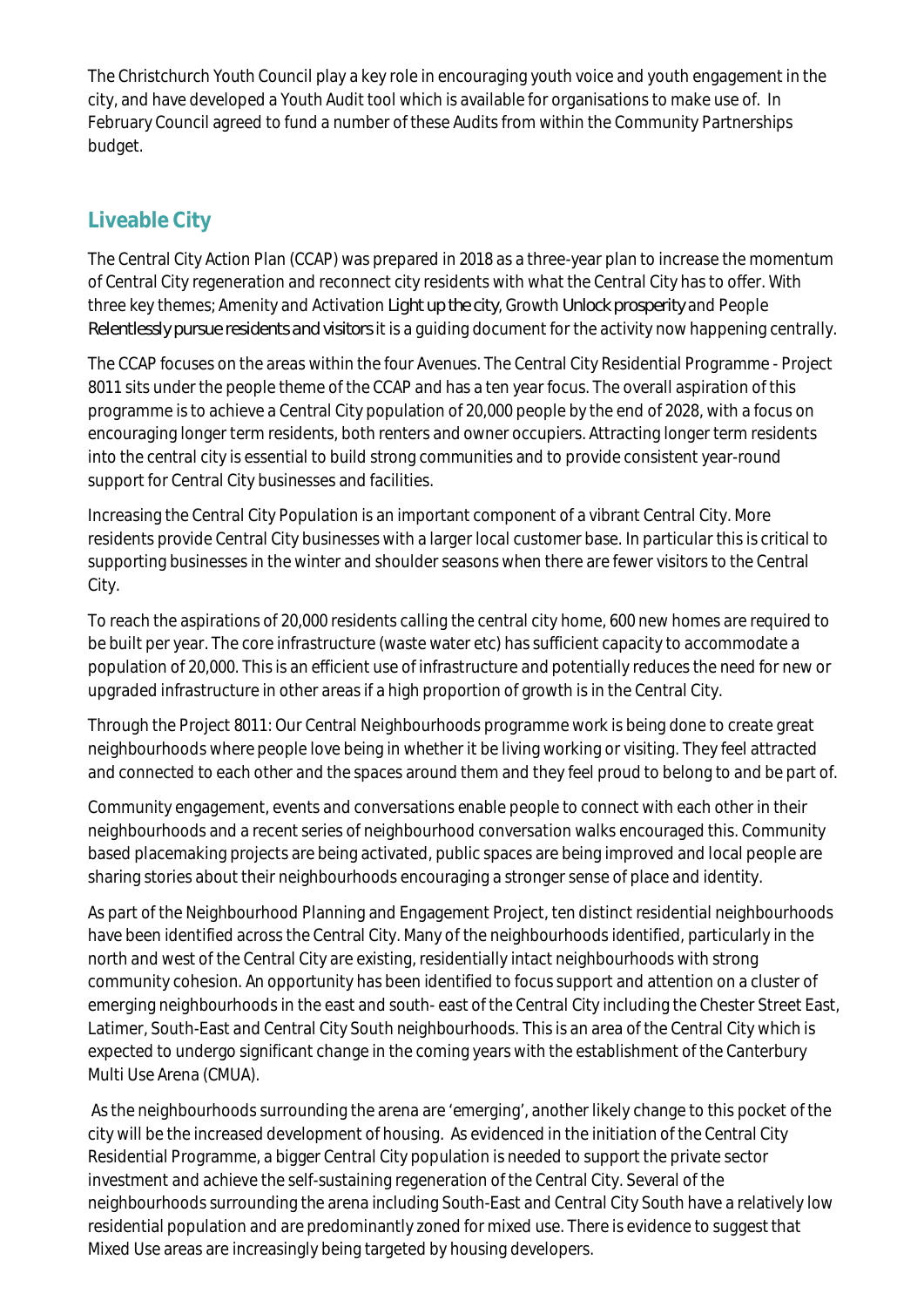The impending impacts of the arena coupled with the fact that these neighbourhoods are emerging and have the potential for greater residential development suggests that further Urban Regeneration input and attention is warranted in these neighbourhoods. This project will focus on five key elements (community capacity and cohesion, urban regeneration capital project and place-making, engagement, integration of the arena, and public realm improvements) and deliver of a clear set of actions in an effort to improve outcomes for the above outlined neighbourhoods surrounding the CMUA.

While this projects has a key focus on the areas within the four Avenues similar activity is underway in both Richmond and the Inner City East / Linwood West neighbourhoods.

Good quality affordable housing continues to be an issue across the Central Ward with some neighborhoods more challenged than others. There continues to be steady residential development. While Central Ward residents are not opposed to development they are frustrated by high density housing and wish for a city with diversity in its housing stock which attracts a wide range of people and families.

### **Healthy Environment**

There is enormous potential to transform the Ōtākaro Avon River Corridor into the jewel in Christchurch's crown, creating a place for residents and visitors to explore, play, connect and learn.

With the Ōtākaro Avon River Corridor running through the Central Ward. The Ōtākaro Avon River Corridor Regeneration Plan (2019) Developed by Regenerate Christchurch is of significance to the area. The plan is intended to support the regeneration of the Ōtākaro Avon River Corridor, providing a vision and objectives for short, medium and long-term future land uses and opportunities for the 602-hectare area in the heart of east Christchurch.

'We are Richmond', the Richmond Residents and Business association, the Richmond Community Garden and Avebury House are actively involved in the activity around the Ōtākaro Avon River Corridor and are showing strong local leadership in this space.

Food Resilience, community gardens, fruit orchards and self-sustaining neighborhoods are all popular conversations across the Central Ward. Various projects and collaborations are underway to support easier access to locally grown fruit and vegetables with a number of activities, events, workshops and volunteer opportunities available across the Central Ward.

### **Prosperous Economy**

The Central Ward had approximately 6,900 businesses employing 55,000 people.

Out of those 6,900 businesses, the top six industry types (in order) are as follows:

- 1. Rental, Hiring and Real Estate Services
- 2. Professional, Scientific and Technical Services
- 3. Financial and Insurance Services
- 4. Retail Trade
- 5. Construction
- 6. Accommodation and Food Services

Eleven percent of people in the Central Ward are self-employed or work in a business that they own. This is only slightly lower than the city wide figure of 12 percent. Seventeen percent of people in the Central Ward receive income from interest, dividends, rent or other investments which again is only slightly lower than the city wide figure of 18 percent. Only 13 percent of people in the Central Ward have an annual income over \$70,000 which is lower than the city wide figure of 16 percent.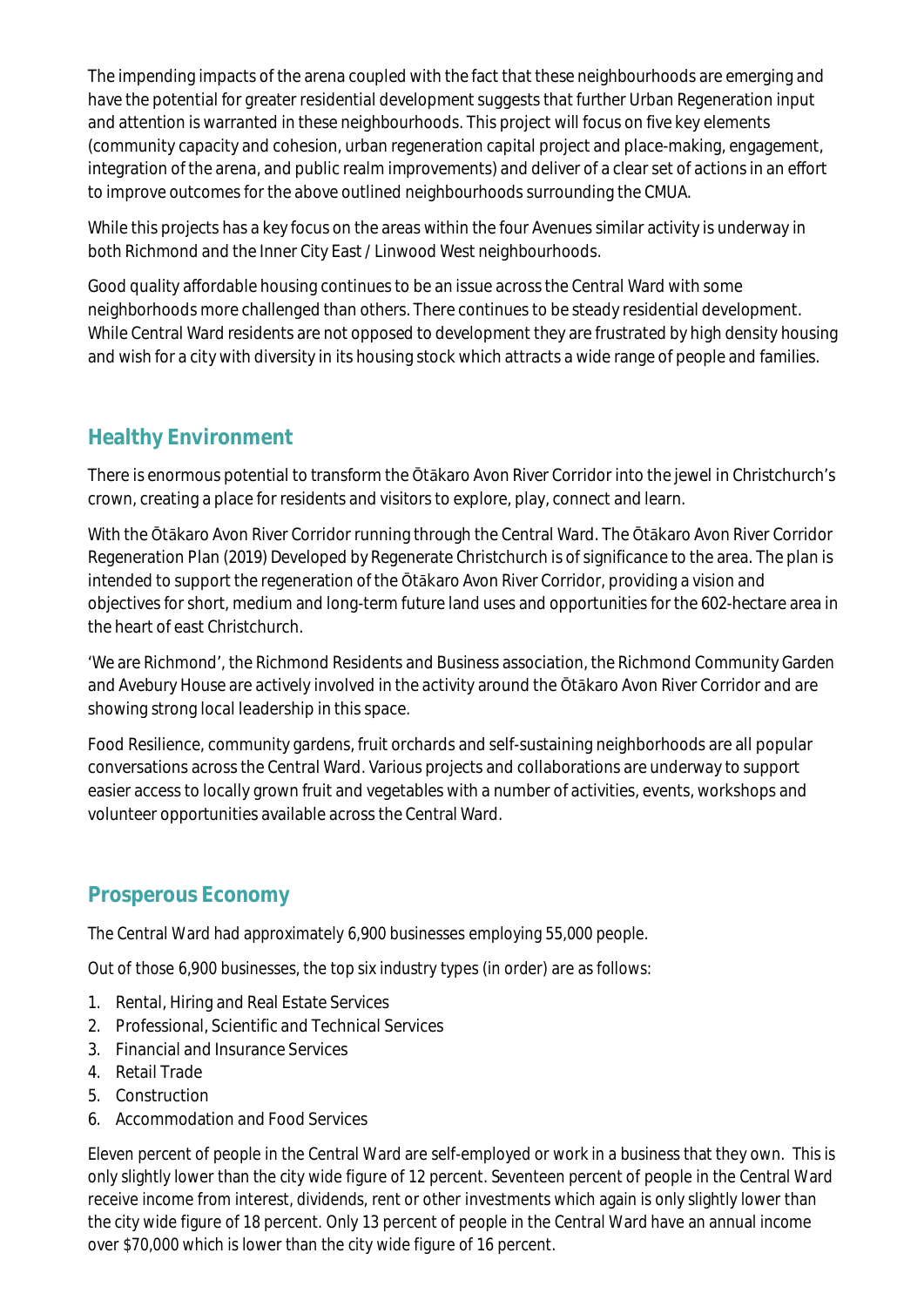There has been a lot of economic growth, development and change in the Central Ward in recent years. Retails spending has been increasing at an average of over 5 percent over the last 12 months with hospitability accounting for around 35 percent of the total spending.

There is a range of types and sizes of business groups and associations in the Central ward. The SALT district, Box Quarter, Riverside Market, the Terrace and the Central City Precinct are all exciting developments that are contributing towards a prosperous economy in the Central City.

The Richmond Residents and Business Association support both residents and businesses.

The Revitalisation of Linwood Village has been a work in progress, following the 2011 earthquakes. It was important to ensure the village, business community and neighbourhood began to thrive. The Linwood Revitalisation Working Group was formed to address the issues this community was facing.

The Inner City East Linwood Revitalisation Plan was developed and was the result of three years' work by this working group, who were assisted by staff from Te Whare Roimata and the Christchurch City Council. A leadership group is being formed to activate the plan, and there is interest in creation of a business/residents group.

The Council are leading a street-scaping project to enhance the village feel; consultation with the community commenced in early 2022. At the time of writing this update the consultation was still in process.

This is a multi-layer project that requires good community engagement, effective co-design processes along with a broader consideration for the Inner City East neighbourhood, its revitalisations and the wider needs of the area.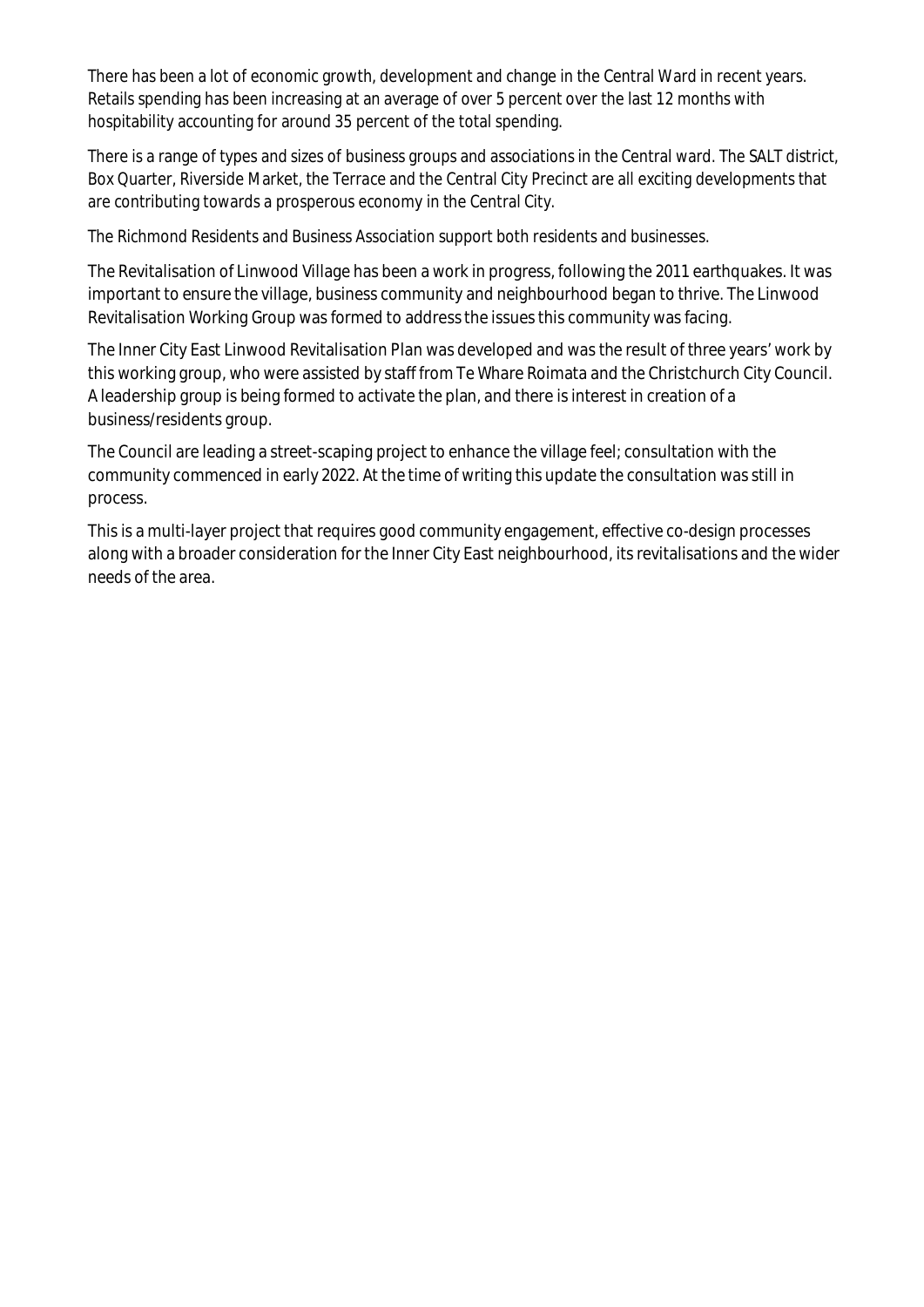# **Current Community Issues**

| <b>Issue</b>                                                            | Progress to date / outcomes                                                                                                                                                                                                                                                                                                                 |
|-------------------------------------------------------------------------|---------------------------------------------------------------------------------------------------------------------------------------------------------------------------------------------------------------------------------------------------------------------------------------------------------------------------------------------|
| The National Policy Statement<br>on Urban Development (NPS-<br>UD) 2020 | February 2021<br>The National Policy Statement on Urban Development (NPS-UD)<br>2020 came into effect on 20 August 2020. It replaced the National<br>Policy Statement on Urban Development Capacity 2016.                                                                                                                                   |
|                                                                         | The NPS-UD 2020 recognises the national significance of:                                                                                                                                                                                                                                                                                    |
|                                                                         | Having well-functioning urban environments that enable all<br>٠<br>people and communities to provide for their social,<br>economic, and cultural wellbeing, and for their health and<br>safety, now and into the future<br>Providing sufficient development capacity to meet the<br>$\bullet$<br>different needs of people and communities. |
|                                                                         | This change in policy has led to concerns for Central Ward<br>residents, who are challenged by the increasing number of high<br>density housing developments.                                                                                                                                                                               |
|                                                                         | Sections are cleared, removing any greenery or trees and a<br>number of newly developed properties become short term stay<br>accommodation.                                                                                                                                                                                                 |
|                                                                         | Preserving the character and personality of neighbourhoods is<br>important to those who live within them, as is having a diversity<br>of housing stock.                                                                                                                                                                                     |
|                                                                         | The loss of neighbourliness and community connectedness<br>through these developments creates frustration.                                                                                                                                                                                                                                  |
|                                                                         | Some parts of the Central Ward are concerned about large<br>commercial developments in their residential communities.                                                                                                                                                                                                                       |
|                                                                         | Neighbourhood and residents groups are proactive in advocating<br>for their communities over this issue however, progress is slow.                                                                                                                                                                                                          |
|                                                                         | February 2022                                                                                                                                                                                                                                                                                                                               |
|                                                                         | The NPS-UD remains a concern for many Central Ward residents<br>with uncertainty around the high density housing allowances and<br>the potential impact this will have on their neighbourhoods.                                                                                                                                             |
|                                                                         | Council continue to keep residents informed with progress<br>update, and the Community Board monitors residents' concerns<br>about breaches to the District Plan and intrusion by commercial<br>property.                                                                                                                                   |
|                                                                         |                                                                                                                                                                                                                                                                                                                                             |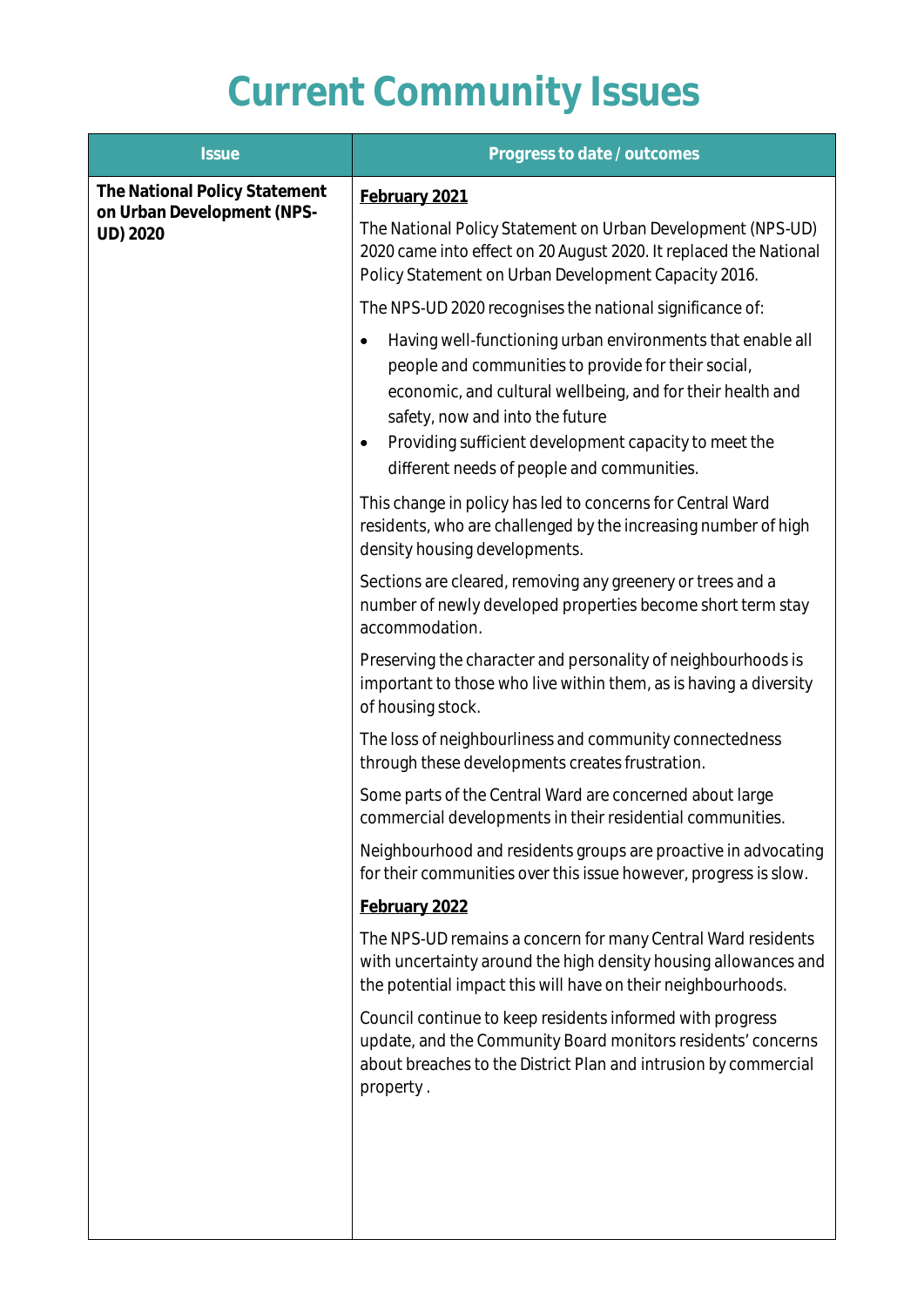| <b>Issue</b>                           | Progress to date / outcomes                                                                                                                                                                                                                                                                                                                                                   |
|----------------------------------------|-------------------------------------------------------------------------------------------------------------------------------------------------------------------------------------------------------------------------------------------------------------------------------------------------------------------------------------------------------------------------------|
| Un-hosted Air BnB's                    | February 2021                                                                                                                                                                                                                                                                                                                                                                 |
|                                        | Un-hosted Air BnB's are a challenge for Central Ward residents.                                                                                                                                                                                                                                                                                                               |
|                                        | A home-share accommodation District Plan review is underway<br>that proposes the Christchurch District Plan around managing<br>short-term accommodation (including Airbnb;<br>HomeAway/Bookabach).                                                                                                                                                                            |
|                                        | February 2022                                                                                                                                                                                                                                                                                                                                                                 |
|                                        | The COVID-19 pandemic has to some extent alleviated the issues<br>caused by un-hosted Air BnBs, as visitor numbers dropped<br>significantly, making longer term rentals a more agreeable<br>solution for property owners.                                                                                                                                                     |
|                                        | A home-share accommodation District Plan review was<br>undertaken in 2020.                                                                                                                                                                                                                                                                                                    |
|                                        | The Council's proposed plan change (Plan Change 4) on this<br>short-term accommodation, was subject to a hearing in October<br>2021 and recommendations from the hearings panel, are<br>awaited. Staff are anticipating receipt of the Hearing Panel's<br>recommendations at the beginning of March after which it will be<br>presented to Council, who will make a decision. |
| Greening the East                      | February 2021                                                                                                                                                                                                                                                                                                                                                                 |
|                                        | The Greening the East plan has been developed. It is a project to<br>of the Waikura Linwood-Central-Heathcote Community Board<br>and the plan requires budget allocation through the long term<br>plan process.                                                                                                                                                               |
|                                        | February 2022                                                                                                                                                                                                                                                                                                                                                                 |
|                                        | The Linwood-Central-Heathcote Community Board has<br>advocated for provision for this project in the Draft Annual Plan<br>2022.                                                                                                                                                                                                                                               |
| Abandoned Earthquake<br>Damaged Houses | February 2021                                                                                                                                                                                                                                                                                                                                                                 |
|                                        | There are still a number of derelict earthquake damaged<br>properties in the Central Ward.                                                                                                                                                                                                                                                                                    |
|                                        | Squatters, anti-social behaviours, rodents and waste builds up<br>around these properties which creates health and safety<br>concerns for local residents.                                                                                                                                                                                                                    |
|                                        | Council staff are working with property owners to look at ways of<br>moving forward. Some properties require demolition while<br>others can be repaired. It is a complex situation that is making<br>slow progress.                                                                                                                                                           |
|                                        | February 2022                                                                                                                                                                                                                                                                                                                                                                 |
|                                        | This work is ongoing.                                                                                                                                                                                                                                                                                                                                                         |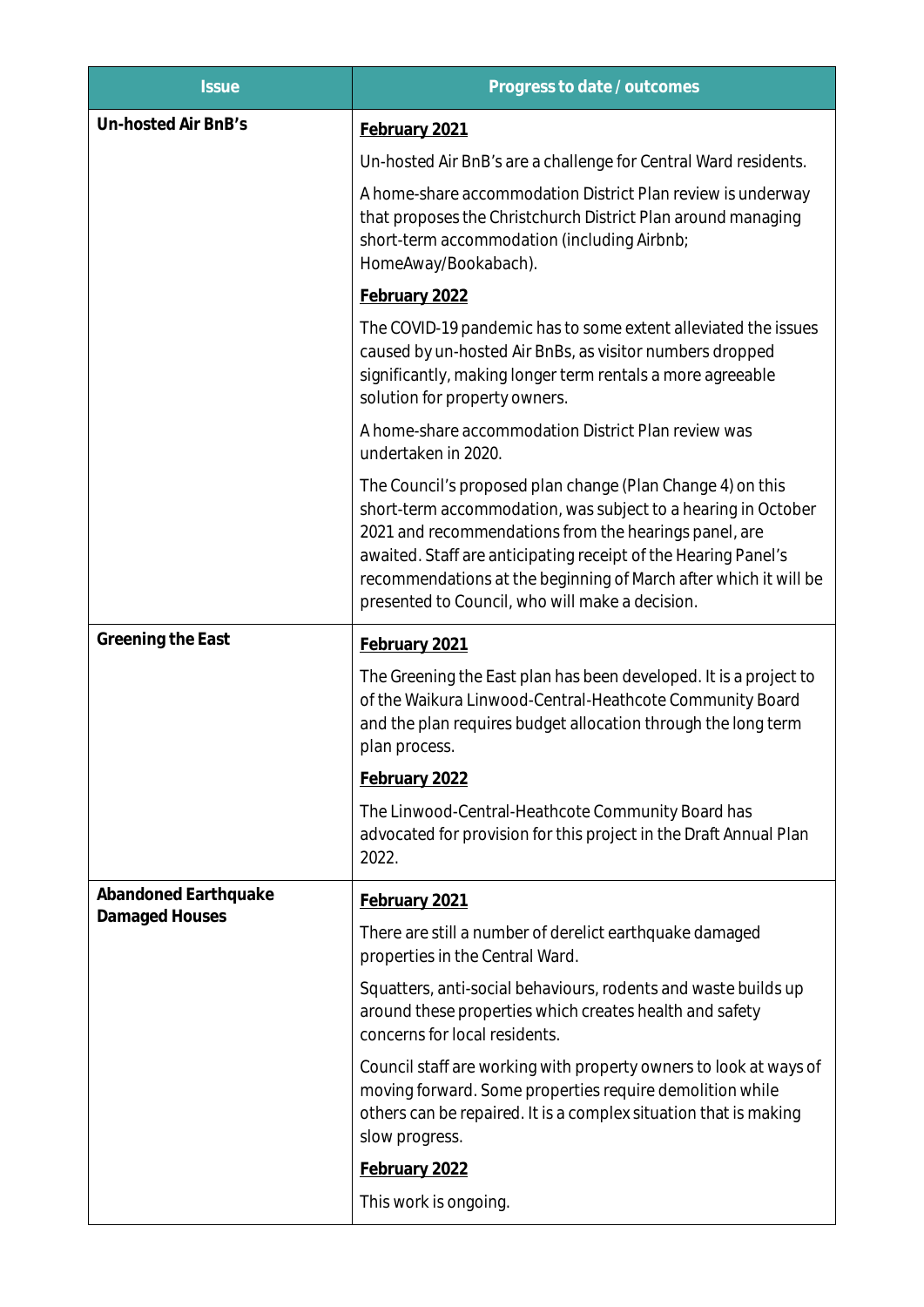| <b>Issue</b>            | Progress to date / outcomes                                                                                                                                                                                                                                                                                                                                            |
|-------------------------|------------------------------------------------------------------------------------------------------------------------------------------------------------------------------------------------------------------------------------------------------------------------------------------------------------------------------------------------------------------------|
| <b>Community Safety</b> | February 2021                                                                                                                                                                                                                                                                                                                                                          |
|                         | This is an ongoing challenge with safety concerns arising<br>regularly across the Central Ward. Anti-social behaviours, alcohol<br>and drug abuse, rough sleeping, begging and mental health are<br>all issues of concern.                                                                                                                                             |
|                         | Street beggars are visible across the Central Ward locating<br>themselves in the Central City, Linwood Village, and Richmond<br>Village. They are becoming a significant nuisance for local<br>businesses and members of the public.                                                                                                                                   |
|                         | Collaborative conversations between Council, key agencies and<br>community groups are underway however, a solution to the<br>problem is yet to be found.                                                                                                                                                                                                               |
|                         | February 2022                                                                                                                                                                                                                                                                                                                                                          |
|                         | The Inner City Collaborative Action Group was formed in 2021 The<br>group brings together the Christchurch City Council, Police, the<br>Christchurch City Mission and the Central City Business<br>Association (CCBA) who are working to understand the issue and<br>develop long term solutions to address street begging,<br>homelessness and anti-social behaviour. |
|                         | At a more local level east of Fitzgerald Avenue, collaborative<br>conversations between Council, key agencies and community<br>groups were held in 2020/21, and a framework developed.<br>Developing action along this framework will be an ongoing<br>project over 2022.                                                                                              |
| COVID-19                | February 2021                                                                                                                                                                                                                                                                                                                                                          |
|                         | COVID-19 has impacted communities in many ways.<br>Economically, socially, culturally and environmentally.                                                                                                                                                                                                                                                             |
|                         | A shared coherent understanding of both the impacts of COVID-<br>19 and our progress towards recovery at a local and regional level<br>is important to:                                                                                                                                                                                                                |
|                         | 1. Enable a deliberately focused, coordinated and integrated<br>effort across locally-based agencies and organisations                                                                                                                                                                                                                                                 |
|                         | 2. Enable consistency in public facing messages from agencies<br>and organisations                                                                                                                                                                                                                                                                                     |
|                         | 3. Enable a consistent and coherent articulation of the impacts of<br>COVID-19, as well as our recovery efforts and progress, to local<br>communities, mana whenua, businesses, the tertiary sector,<br>central government and the media.                                                                                                                              |
|                         |                                                                                                                                                                                                                                                                                                                                                                        |